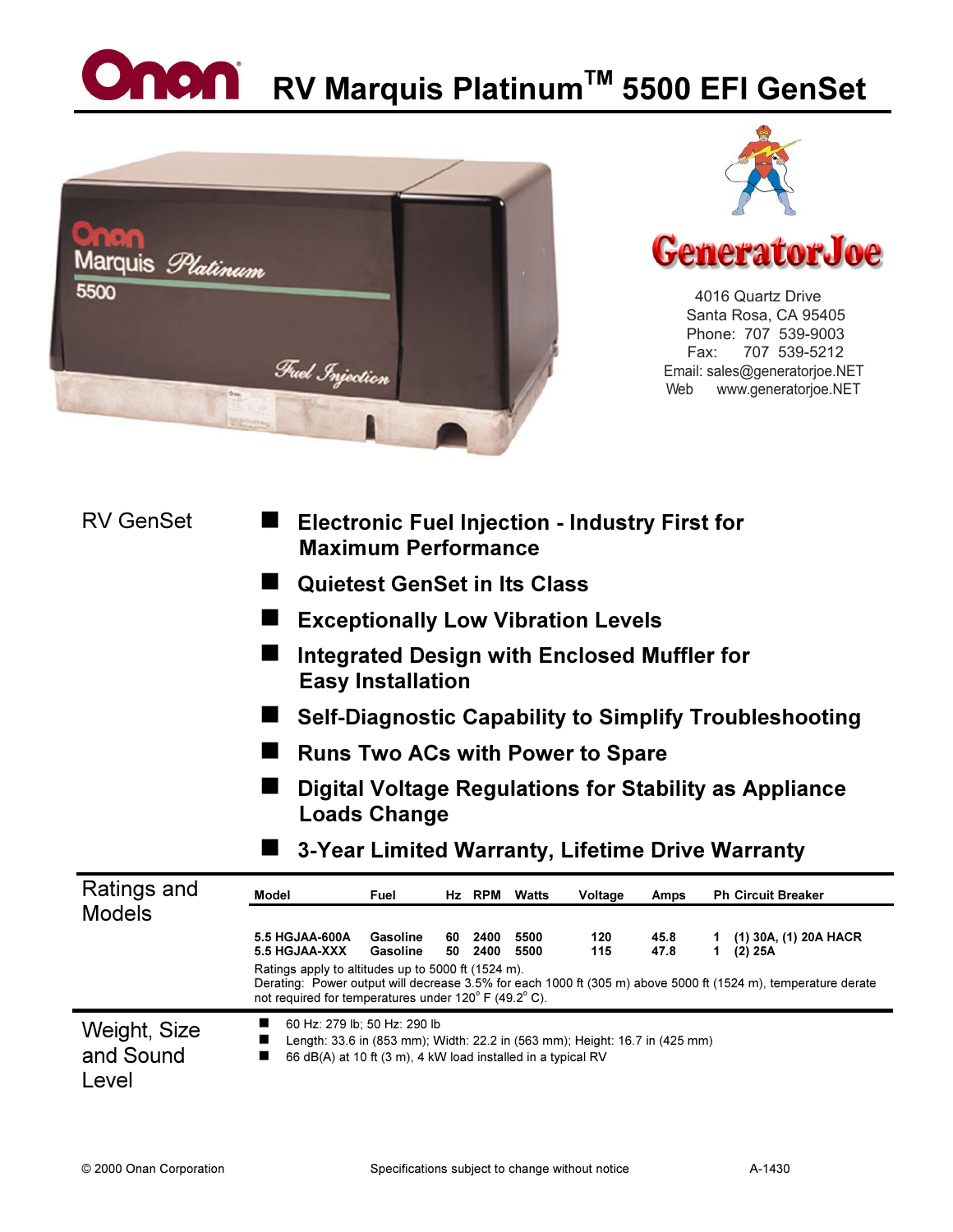| Standard<br>Features  | ш<br>Electronic Fuel Injection (EFI) for clean,<br>smooth running under all conditions<br>Maintenance-free electronic governor<br>■<br>Onan Performer <sup>™</sup> OHV engine<br>ш<br>Pressurized Thru Flow cooling system<br>ш<br>ш<br>4-point focalized mounting system with<br>vibration isolators<br>ш<br>Universal mounting tray with structural<br>capability to support the genset in RV<br>applications<br>Integral USDA Forest Service-approved<br>ш<br>spark-arrestor muffler<br>Replaceable two-stage dry element air<br>ш<br>cleaner<br>■<br>Integral control box<br>Instant One-Touch stop switch<br>Electronic ignition                                                                                                                                                                                                                                                                                                                         |                                   |                                            | Enclosed muffler<br>■<br>Sound-attenuated housing<br>ш<br>Remote waterproof connector<br>■<br>Automotive type starter with automatic start<br>disconnect<br>■<br>Long-life fuel filter<br>■<br>Spin-on, full-flow oil filter<br>■<br>Low oil pressure protection<br>п<br>Overspeed/underspeed protectioin<br>п<br>Overcurrent protectors (see Models and Ratings<br>section)<br>■<br>Low power factor field overcurrent protection<br>■<br>120-inch generator output leads<br>ш<br>Digital voltage regulation<br>■<br>2-inch exhaust tubes, straight with flanged end                                                                                                |
|-----------------------|---------------------------------------------------------------------------------------------------------------------------------------------------------------------------------------------------------------------------------------------------------------------------------------------------------------------------------------------------------------------------------------------------------------------------------------------------------------------------------------------------------------------------------------------------------------------------------------------------------------------------------------------------------------------------------------------------------------------------------------------------------------------------------------------------------------------------------------------------------------------------------------------------------------------------------------------------------------|-----------------------------------|--------------------------------------------|----------------------------------------------------------------------------------------------------------------------------------------------------------------------------------------------------------------------------------------------------------------------------------------------------------------------------------------------------------------------------------------------------------------------------------------------------------------------------------------------------------------------------------------------------------------------------------------------------------------------------------------------------------------------|
| <b>Engine Detail</b>  | Model: Onan Performer™ OHV EH65V gasoline<br>engine<br>Design: 4-cycle, OHV, 90-degree V-Twin<br><b>Compression Ratio: 8:1</b><br><b>Displacement:</b> $39.8$ in <sup>3</sup> (653 cm <sup>3</sup> )<br>Maximum Power: 11.6 bhp (8.6 kW)<br>Cooling: Centrifugal blower, generator-mounted<br>for high effectiveness, pressurized system,<br>vertical flow<br>Cooling Air Volume: 500 ft <sup>3</sup> /min (14.2 m <sup>3</sup> /min) at<br>60 Hz, 417 ft <sup>3</sup> /min (11.8 m <sup>3</sup> /min) at 50 Hz. Air flow<br>includes engine, generator control cooling air flow<br>Fuel System: Digitally controlled, electronic fuel<br>injection<br>- Combustion air volume at rated load: 14.6 ft <sup>3</sup> /m<br>$(0.41 \text{ m}^3/\text{min})$<br>- Electronically controlled throttle body governor<br>regulation<br>- Coach chassis-mounted, rotary roller vane pump<br>- Replaceable dry element air cleaner<br><b>Average Fuel Consumption:</b> |                                   |                                            | Ignition System: Electronic magneto type with resistor<br>plugs<br>Starting System: Remote, 12 V, negative ground.<br>Automotive type starter with steel pinion and ring gear,<br>automatic start disconnect, connector for remote start<br>cable, start-stop rocker switch mounted on set control<br>Lubrication: Full pressure positive displacement lube<br>oil pump, spin-on, full flow lube oil filter,<br>low oil pressure shutdown, dipstick<br>Oil Capacity: 2.0 gt (1.9 L) including filter<br>Cylinder-Crankcase: Alloy aluminum with iron cylinder<br>liners cast into the block, aluminum oil base<br>Cylinder Head: Aluminum, overhead valve, removable |
|                       | Gasoline<br>50 and 60 Hz                                                                                                                                                                                                                                                                                                                                                                                                                                                                                                                                                                                                                                                                                                                                                                                                                                                                                                                                      | No Load<br>gph/(l/h)<br>0.34(1.3) | <b>Half Load</b><br>gph/(l/h)<br>0.58(2.2) | Full Load<br>gph/(l/h)<br>0.89(3.4)                                                                                                                                                                                                                                                                                                                                                                                                                                                                                                                                                                                                                                  |
| Generator<br>Detail   | Design: Onan, revolving field, AC, 2-pole self-<br>excited, two bearing design<br><b>Insulation System and Temperature Rise:</b><br>Meets ANSI/RVIA EGS-1, and CSA 946<br>requirements<br>Cooling: Direct drive centrifugal blower, cast<br>aluminum housing for excellent heat transfer<br>Excitation: Capped, digital voltage regulation                                                                                                                                                                                                                                                                                                                                                                                                                                                                                                                                                                                                                    |                                   |                                            | Rotor: Laminated electrical steel assembly press-fitted<br>to shaft, balanced. Heavy insulated copper wire<br>windings. Optimized air gap for improved waveform and<br>motor starting.<br>Stator: Laminated electrical steel assembly skewed for<br>improved waveform. Heavy insulated copper wire<br>windings<br>DC Brushes: Electrographic; long life<br>Bearing: Double-sealed prelubricated ball bearings                                                                                                                                                                                                                                                        |
| GenSet<br>Performance | Air Conditioner Starting: One 13,500 Btu air<br>conditioner with 3000 W baseload or two 11,000<br>Btu air conditioners with 1500 W baseload at 100°<br>F $(38^{\circ}$ C) at 500 ft $(152 \text{ m})$ elevation.                                                                                                                                                                                                                                                                                                                                                                                                                                                                                                                                                                                                                                                                                                                                              |                                   |                                            | <b>Frequency and Voltage Regulation: No load to full</b><br>load: $0\%$<br>Sound Level: 66 dB(A) at 10 ft (3 m), 4 kW load<br>installed in a typical RV                                                                                                                                                                                                                                                                                                                                                                                                                                                                                                              |



 4016 Quartz Drive Santa Rosa, CA 95405 Phone: 707 539-9003 Fax: 707 539-5212 Email: sales@generatorjoe.NET Web www.generatorjoe.NET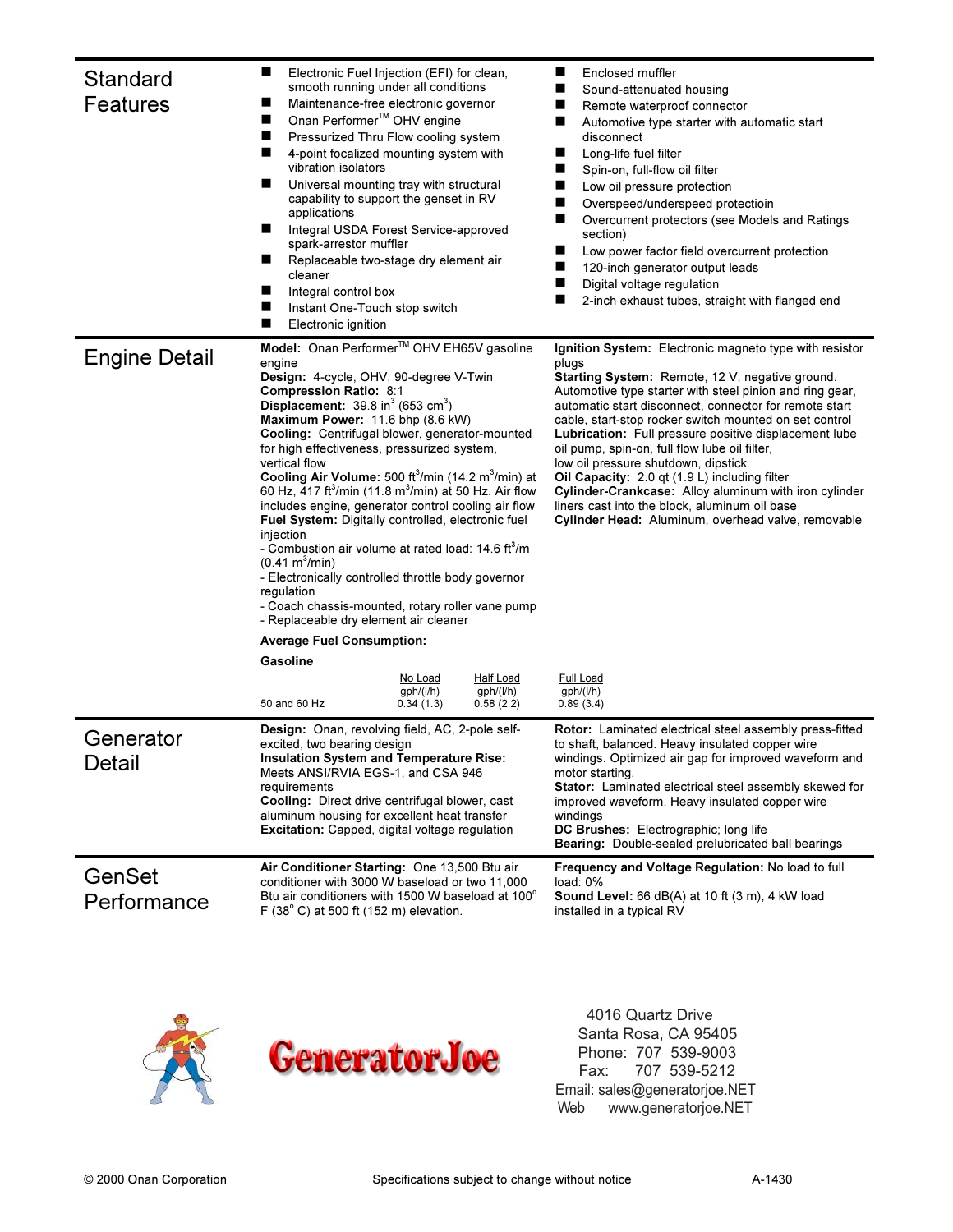## **Basic Dimensions**



CAUTION: Drawings are supplied for reference only and should not be used for installation. See Installation Manual for details.

## Options and Accessories

- -Remote start/stop rocker switch (P/N 300-5331) -Remote control with start/stop switch and
- running time meter (P/N 300-5332) -
- Remote control w/start/stop switch and DC voltmeter (P/N 300-5333)
- -Remote control plug and wire harness (10 ft - P/N 338-3489-01, 30 ft - P/N 338-3489-02)
- -Battery, 12 V, 360 cold cranking amps at  $0^{\circ}$ F  $(-18^{\circ}C)^{7}$





-Underfloor mount kit (P/N 405-6699) -

- Installation template (P/N 539-2057)
- -Tailpipe kit (P/N 155-3421)
- -Exhaust tube, straight with flanged end (3 in - P/N 155-2610, 7 in - P/N 155-2424, 12.5 in - P/N 155-2610-01)

 4016 Quartz Drive Santa Rosa, CA 95405 Phone: 707 539-9003 Fax: 707 539-5212 Email: sales@generatorjoe.NET Web www.generatorjoe.NET